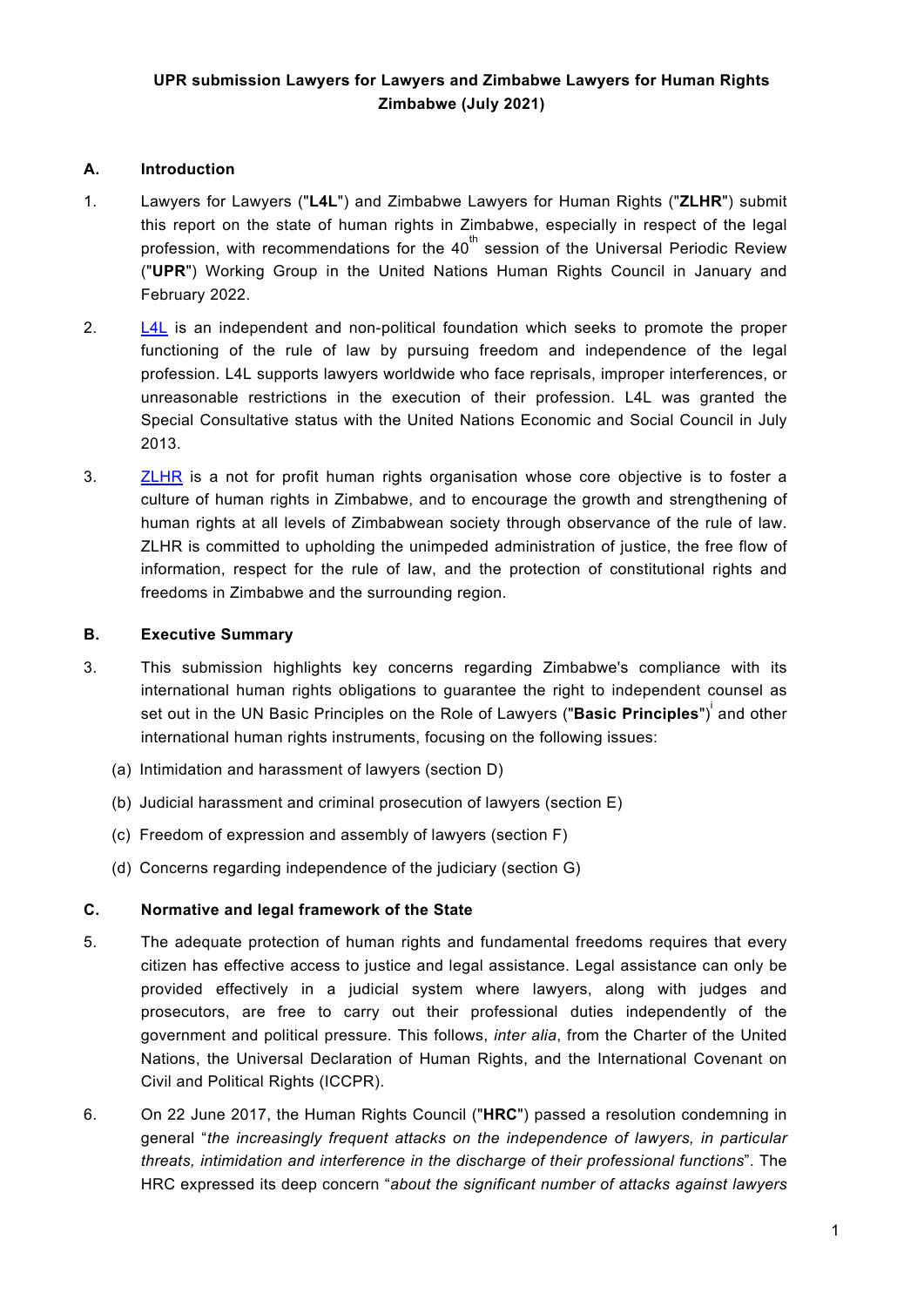*and instances of arbitrary or unlawful interference with or restrictions to the free practice of their profession*" and called upon States "*to ensure that any attacks or interference of any sort against lawyers are promptly, thoroughly and impartially investigated and that perpetrators are held accountable*". ii

- 7. In its task of promoting and ensuring the proper role of lawyers, the Government of Zimbabwe should respect the Basic Principles within the framework of its national legislation and practice. The Basic Principles provide for <sup>a</sup> concise description of international standards relating to key aspects of the right to independent counsel. Adherence to the Basic Principles is considered <sup>a</sup> fundamental pre-condition to fulfilling the requirement that all persons have effective access to independent legal assistance.
- 8. During the second UPR cycle in 2016, Zimbabwe received $^{\mathsf{III}}$  and accepted $^{\mathsf{IV}}$ recommendations concerning the need to take concrete steps to create and maintain <sup>a</sup> safe and enabling environment for human rights defenders, $\check{ }$  and to ensure that violence directed against human rights defenders will not be tolerated. $\overset{\check{}}{ }$
- 9. However, reports gathered by L4L and ZLHR including information received from various lawyers in Zimbabwe, demonstrate that Zimbabwe does not uphold the necessary guarantees for the proper functioning of the legal profession as set out in the Basic Principles. Consequently, lawyers encounter serious difficulties in carrying out their professional duties independently. This also undermines the proper functioning of the judicial system, including the right to fair trial and effective access to justice.

#### **D. Intimidation and harassment of lawyers**

- 10. In accordance with Principle 16 (a) of the Basic Principles, governments must ensure that lawyers "*are able to perform all of their professional functions without intimidation, hindrance, harassment or improper interference*".
- 11. According to our information, several lawyers are facing continued intimidation and harassment in Zimbabwe in the form of (death) threats and intimidation by police officers. Some lawyers are also subjected to physical attacks.
- 12. Regarding the intimidation and harassment of lawyers which lead to security risks, the Basic Principles specify that "where the security of lawyers is threatened as <sup>a</sup> result of discharging their functions, they shall be adequately safeguarded by the authorities".<sup>"ii</sup> In light of this, the Special Rapporteur on the Independence of Judges and Lawyers has stated that "States must respond appropriately to patterns of violence against lawyers, prevent and redress attacks against lawyers  $(...)$ ".  $^{\!\!\!\!\!\!\!\!\!\!\!\!\!\!\!\!\ {}^{\sf{will}} }$
- 13. The cases of intimidation and harassment against human rights defenders in Zimbabwe were also reported by the Special Rapporteur on the rights to freedom of peaceful assembly and association. After <sup>a</sup> country visit to Zimbabwe in September 2019, the Special Rapporteur expressed concern about "cases of intimidation against NGOs and human rights defenders, which isolates and stifles the space in which they may be able to make their voices heard". $\overset{\mathsf{ix}}{ }$
- 14. The intimidation and harassment of lawyers is illustrated by the cases below.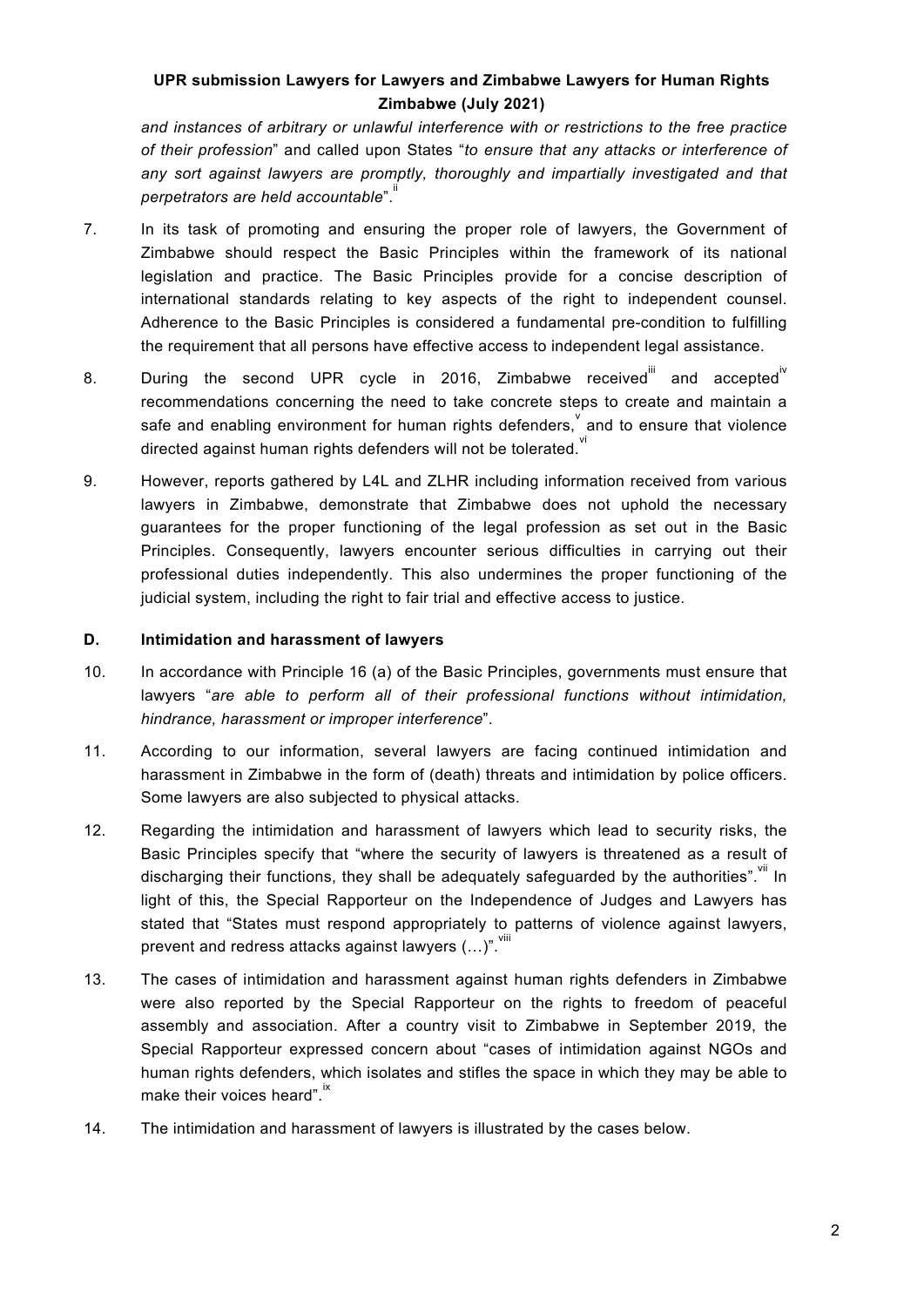## *Douglas Coltart*

*Douglas Coltart is <sup>a</sup> human rights lawyer and <sup>a</sup> member of ZLHR. In August 2019, Douglas Coltart was assaulted by Zimbabwe Republic Police officers. This occurred while Douglas Coltart was executing his professional duties as <sup>a</sup> lawyer and representing his clients.*

*On 23 November 2019, Douglas Coltart was physically assaulted again by Zimbabwe Republic Police officers at the Harare Central Police Station where he was offering legal support services to his client. Despite identifying himself as <sup>a</sup> lawyer and showing his legal practicing certificate, Douglas Coltart was denied access to his client. He tried to bring <sup>a</sup> complaint against the police officers for denying him access to his client. The police officers instead followed him, and dragged him out of the office where he was making the complaint. He was handcuffed and violently assaulted by <sup>a</sup> Chief Inspector and several other unidentified police officers. The assault caused injuries to his neck, back, arms and legs. He was also detained shortly again and then released without charge. x*

#### *Beatrice Mtetwa*

*Beatrice Mtetwa has represented many human rights defenders, journalists and opposition figures. As <sup>a</sup> result of this, she has been targeted and subjected to both intimidation and harassment. xi*

*In August 2020, <sup>a</sup> large number of anti-riot police sat outside of Beatrice Mtetwa'<sup>s</sup> offices, in full gear. Mtetwa and her client Hopewell Chin'ono, were also followed by <sup>a</sup> prison guard in court, which made it difficult for the two to have <sup>a</sup> private conversation. xii*

#### *Obey Shava*

*Obey Shava is <sup>a</sup> human rights lawyer. On 31 July 2020, Obey Shava had accompanied three of his clients to Harare Central Police Station to make <sup>a</sup> report which is <sup>a</sup> part of their bail conditions. Obey and his clients had an altercation with soldiers who were manning <sup>a</sup> roadblock close to the Zanu PF Headquarters. He was arrested and taken to Harare Central Police Station together with his clients. Obey was released after being detained for close to four hours and later released without any charge. xiii*

#### *Jeremiah Bamu*

*Jeremiah Bamu, <sup>a</sup> human rights lawyer, was arrested on 22 August 2020 outside Rotten Row Criminal Magistrates Court by the Zimbabwe Republic Police (ZRP) for "defying an instruction by riot police to disperse". At the time, he was defending lawyer and MDC legislator for Zengeza West constituency Job Sikhala, who was scheduled to appear in court on that day. He was arrested, placed in the back of <sup>a</sup> truck and driven to Harare Central police station, despite presenting his practicing certificate and explaining he was there representing his client. Jeremiah Bamu was released without charge later on the same day. xiv*

15. Another form of intimidation of Zimbabwean lawyers has come in the form of <sup>a</sup> number of threatening statements against members of the legal profession, particularly human rights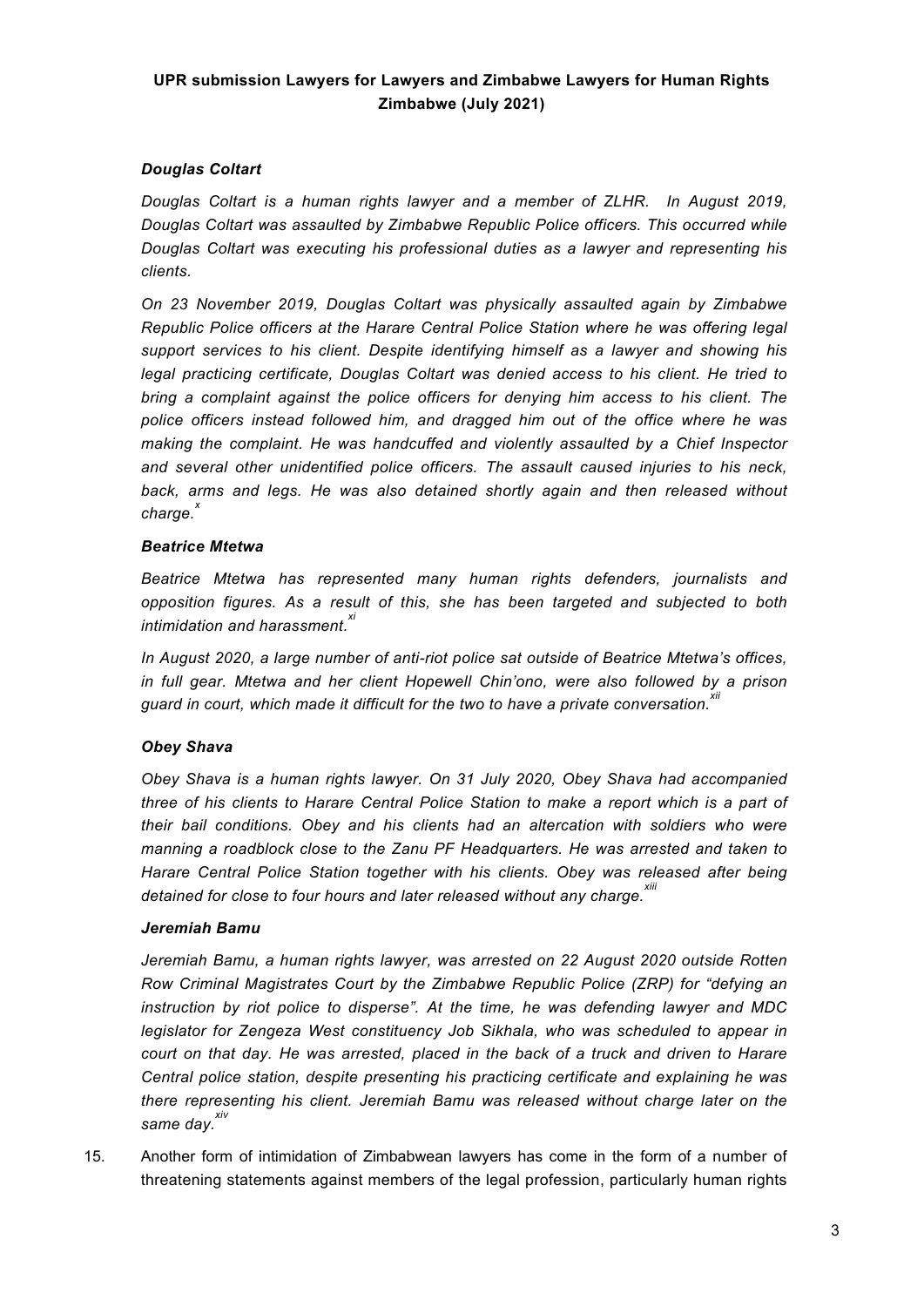lawyers, that were made by the state during the period under review. This is illustrated by the following examples.

- 16. Following <sup>a</sup> nationwide stay-away and protests in January 2019, human rights lawyers provided legal representation to hundreds of people subjected to arbitrary dragnet arrests, summary trials and arbitrary denial of bail. On 29 January 2019, lawyers also conducted <sup>a</sup> march protesting against the widespread violations of fair trial rights. Speaking against the lawyers who offered their services to the January 2019 protests arrestees, President Mnangagwa made <sup>a</sup> chilling statement that, "Those lawyers that were inciting violence, we are now going after them." $^{\rm xv}$
- 17. More recently, following <sup>a</sup> High Court judgment declaring as unconstitutional the extension of tenure of the (now disputed) Chief Justice Mr Malaba in terms of <sup>a</sup> rushed constitutional amendment before his 70 $^{\rm th}$  birthday, the Minister of Justice, Legal and Parliamentary Affairs Mr Ziyambi Ziyambi issued <sup>a</sup> statement declaring the judiciary to have been captured by foreign governments and Zimbabwe Lawyers for Human Rights $^{\rm{XVI}}$ .
- 18. Following the Law Society of Zimbabwe having lodged <sup>a</sup> court application challenging recent Constitutional Amendments (No.1) and (No.2) — which limit judicial independence by increasing executive powers over judicial appointments — there have been targeted attacks against them on Twitter by the Deputy Chief Secretary in the Office of the President and Cabinet in charge of Communications George Charamba, indicating that the Law Society is captured by an opposition political party and Zimbabwe Lawyers for Human Rights, and favours white-owned law firms. The Law Society has responded to these attacks, by highlighting that the intention seems to be to discredit the integrity of the society as an independent regulatory body $^{\mathsf{xvli}}$
- 19. On 13 July 2021, Cabinet approved principles to amend the Legal Practitioners Act [Chapter 27:07] to allow the Minister of Justice to disapprove external funding of the Law Society. The proposed amendments would also increase the number of ministerial appointments in the Law Society Council, increasing executive control over the profession.
- 20. Since 2018, there have also been <sup>a</sup> number of threats against non-governmental organisations<sup>×viii</sup> deemed to be "straying from their mandates", directly impacting lawbased not for profit organisations such as ZLHR and the Law Society of Zimbabwe. In <sup>a</sup> recent statement, Zanu PF acting-political commissar Patrick Chinamasa stated that "Foreign funding… of… NGOs… is clearly calculated to undermine the orderly evolution of our political, economic and judicial systems and must be condemned in the strongest possible terms… if we clearly see that they are on <sup>a</sup> regime change agenda, ours will be to request their deregistration."<sup>XIX</sup> In June 2021, the authorities specifically demanded that all non-governmental organisations submit Memorandums of Understanding and Work Plans to be authorised by provincial administrators, in spite of this not being provided for in any law $^{xx}$ .

## **E. Judicial harassment and criminal prosecution of lawyers**

17. According to Principle 16 (c) of the Basic Principles "*governments shall ensure that lawyers shall not suffer, or be threatened with, prosecution or administrative, economic or other sanctions for any action taken in accordance with recognized professional duties, standards and ethics''*.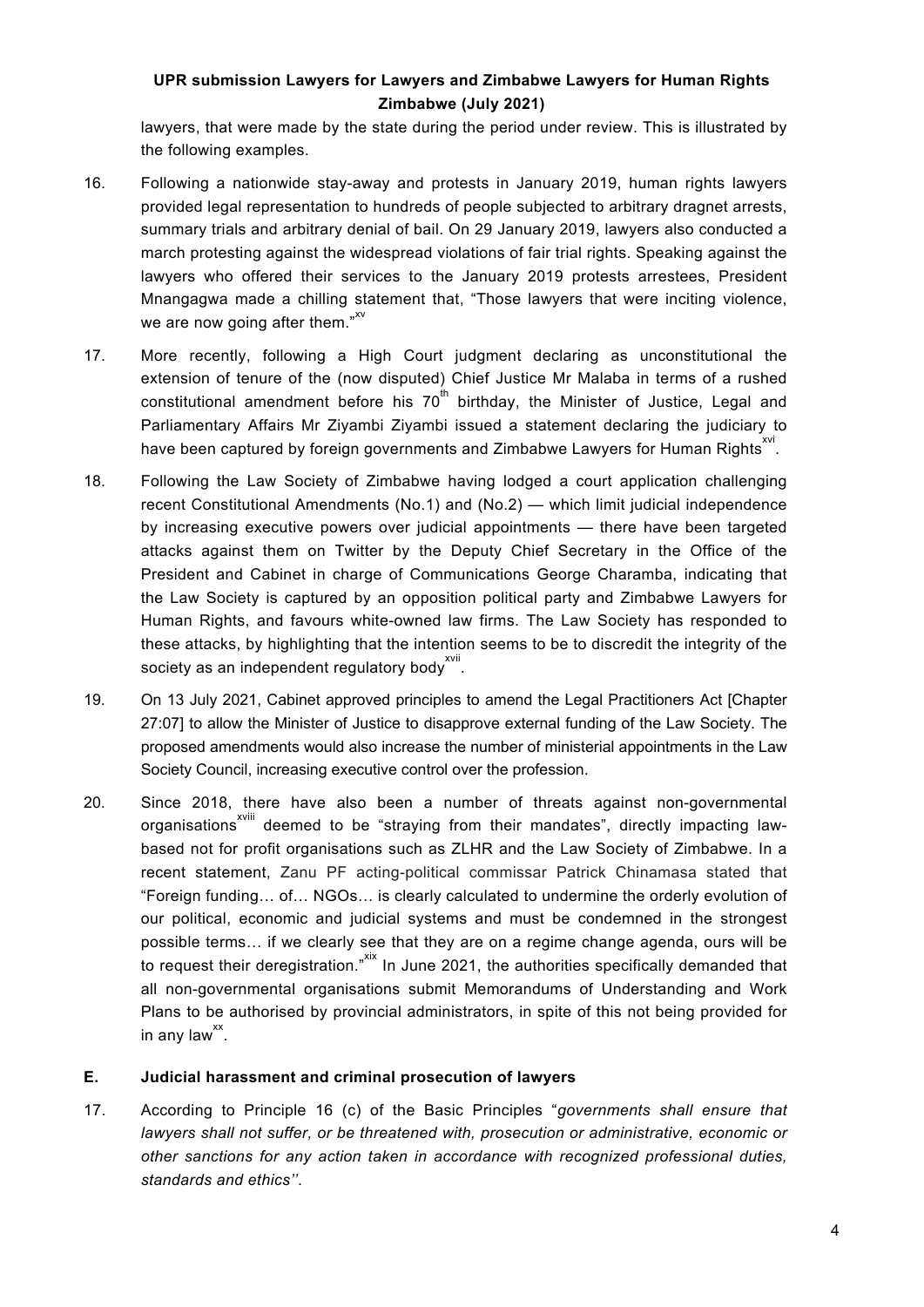- 18. However, lawyers in Zimbabwe have been subjected to judicial harassment, arrest, detention, and prosecution in connection to their professional duties.
- 19. The judicial harassment and criminal prosecution of lawyers in Zimbabwe is demonstrated by <sup>a</sup> number of case studies.

#### *Arrests in June 2020*

*In 2020, Zimbabwean authorities questioned and arrested <sup>a</sup> number of lawyers while they were carrying out of their professional duties as lawyers. Several Zimbabwean lawyers were arrested in June 2020. xxi On 10 July 2020, these lawyers were charged with "defeating or obstructing the course of justice". These lawyers were believed to be arrested for conducting their professional duties. xxii Throughout 2020, ZLHR has repeatedly condemned "the increasing targeted arrests of lawyers during execution of their professional duties". xxiii*

### *Beatrice Mtetwa*

*On 18 August 2020, Beatrice Mtetwa was barred xxiv from representing the detained human rights defender and journalist, Hopewell Chin'ono at the Harare Magistrate Court. This order was based on comments about the case posted on <sup>a</sup> Facebook page. The Facebook page is not run by Beatrice Mtetwa but by an American filmmaker, who produced <sup>a</sup> documentary about the work of Beatrice Mtetwa. xxv Yet, the lawyers representing the Zimbabwean State have alleged that these comments were made by Beatrice Mtetwa. Consequently, the magistrate also decided to refer the case to the Law Society of Zimbabwe in anticipation of <sup>a</sup> possible further punishment of Beatrice Mtetwa. Beatrice Mtetwa appealed the ruling by the Magistrate. xxvi The order to bar Beatrice Mtetwa was overturned by the High Court on 15 December 2020. xxvii*

*Beatrice Mtetwa has represented Chin'ono since he was detained on 20 July 2020. A Zimbabwean magistrate, ordered that Mtetwa should be charged with contempt of court. xxviii*

## *Douglas Coltart*

*On 23 August 2019, Douglas Coltart was violently arrested during an organized protest by the Amalgamated Rural Teachers Union of Zimbabwe (ARTUZ). xxix Douglas Coltart attended the protest, in his capacity as <sup>a</sup> lawyer and as <sup>a</sup> legal representative of the ARTUZ. He filmed the arrests occurring at the protest, yet he was violently arrested while doing this. The Zimbabwe Republic Police officers disregarded Douglas Coltart'<sup>s</sup> statement that he was acting in his capacity as <sup>a</sup> lawyer. The police officers did not inform Douglas Coltart and the other arrestees of the reason of their arrest. Moreover, the police officers refused to identify themselves. Douglas Coltart was detained and then released on bail the following day. xxx*

*On 4 March 2020, Zimbabwean authorities accused Douglas Coltart of plotting to provoke civil disobedience. The prosecutors at the trial claimed that, by gathering unlawfully the accused were plotting <sup>a</sup> rebellion. The trial was, however, put on hold until 6 April 2020. This happened after their lawyer, Beatrice Mtetwa, objected to the State'<sup>s</sup> failure to provide her clients with <sup>a</sup> number of relevant exhibits. Beatrice Mtetwa also informed <sup>a</sup> Magistrate that <sup>a</sup> number of her clients were detained and tortured by state security*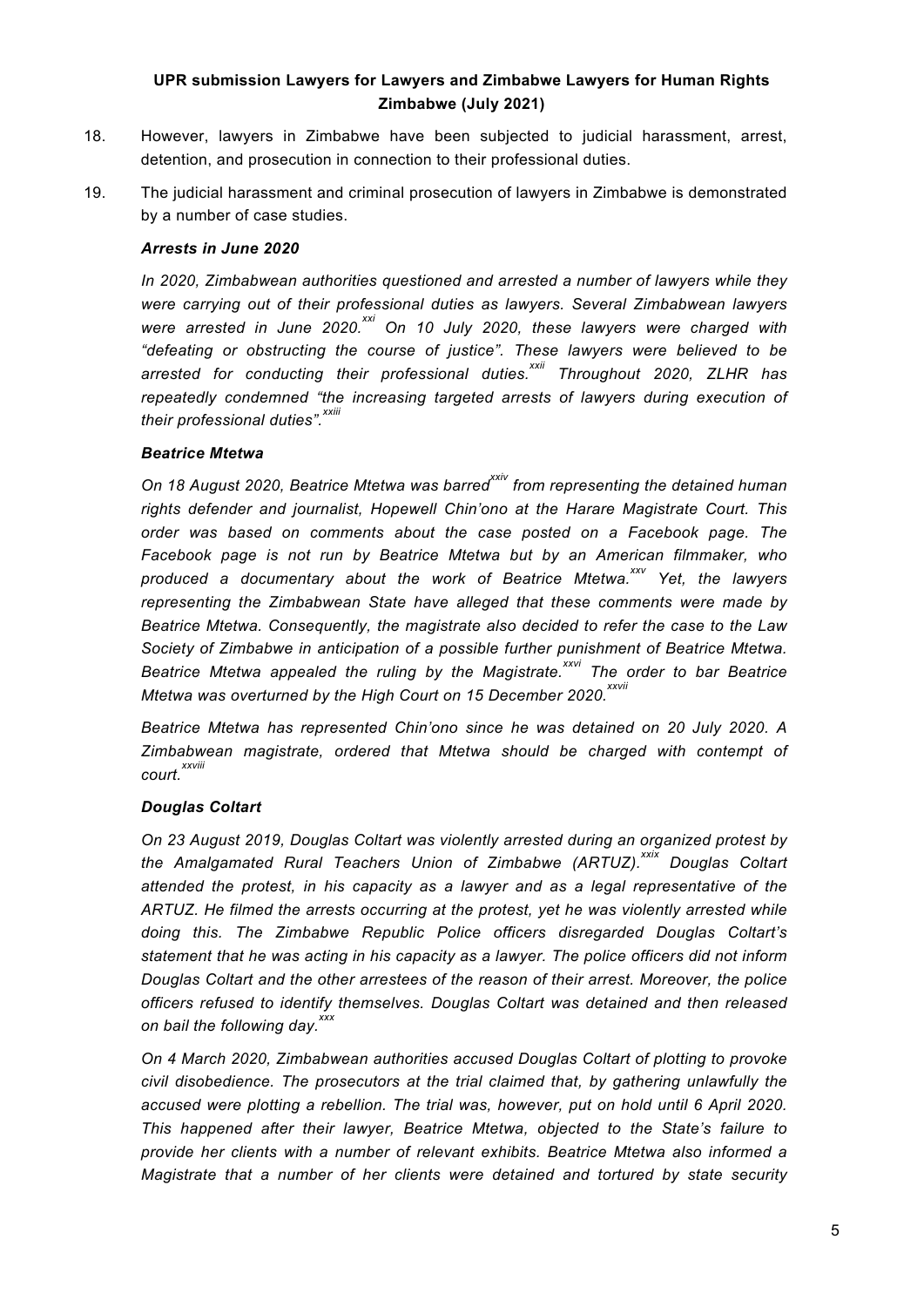*agents. She also said that police officers unlawfully confiscated <sup>a</sup> laptop belonging to Douglas Coltart. The Magistrate consequently ordered the State to investigate the complaints filed by Beatrice Mtetwa. xxxi On 24 September 2020, Coltart was found not guilty. xxxii*

#### **F. Freedom of expression and assembly of lawyers**

- 22. Lawyers, like any other individual, have the right to freedom of expression and assembly. The Basic Principles provide that "*lawyers like other citizens are entitled to freedom of expression, belief, association and assembly"*. In particular, they shall have the right to take part in public discussion of matters concerning the law, the administration of justice and the promotion and protection of human rights and to join or form local, national or international organizations and attend their meetings, without suffering professional restrictions by reason of their lawful action or their membership in <sup>a</sup> lawful organization.<sup>xxxiii</sup>
- 23. The freedom of expression that lawyers enjoy in connection to their professional functions should not only be guaranteed in light of the rights of the lawyer, but also in protection of the rights of their clients.
- 24. Some lawyers in Zimbabwe have faced arrests and criminal prosecution in connection to them exercising their right to freedom of expression and assembly. This is demonstrated by the following cases.

#### *Job Sikhala*

*Job Sikhala is <sup>a</sup> lawyer and the MDC legislator for Zengeza West constituency. Job Sikhala is also <sup>a</sup> member of the legal team representing Hopewell Chin'ono, <sup>a</sup> freelance journalist who was arrested, as mentioned before. On 9 July 2019, Job Sikhala was detained at Masvingo Remand Prison. xxxiv On 10 July 2019, Job Sikhala went missing. Zimbabwe Republic Police officers blind-folded and moved him from Harare to Gutu. On 11 July 2019, Job Sikhala was located at Bikita Police Station in Masvingo, by his* lawyers.<sup>xxxv</sup> On 11 July 2019, Sikhala's lawyers filed an application for bail.<sup>xxxvi</sup> On 15 July *2019, Job Sikhala'<sup>s</sup> application for bail was heard by High Court Judge Justice Neville Wamambo. xxxvii Here, he was charged for "subverting constitutional government" under section 22(2)(a)(iii) of the Criminal Law Act but was released on bail. During the trial held on 3 February 2020, the prosecutor alleged that Sikhala had publicly encouraged the overthrowing of the government at <sup>a</sup> political rally. On 14 February 2020, Sikhala was acquitted. xxxviii The State has issued proceedings to appeal this decision.*

*On 21 August 2020, Job Sikhala was arrested again. Zimbabwe Republic Police officers alleged that Job Sikhala had, between 1 March 2020 and 21 August 2020, incited public participation in demonstrations that were deemed to cause public violence. The police officers also alleged that Job Sikhala had, between 31 July 2020 and on 31 August 2020, disrupted the peace in Zimbabwe by posting videos with messages that encouraged disruptive behaviour. xxxix On 22 August 2020, Job Sikhala appeared at Harare Magistrates Court for his initial appearance. xl He was remanded in custody. xli Mr Sikhala was denied bail in the Magistrates Court, and only released three weeks later after <sup>a</sup> successful*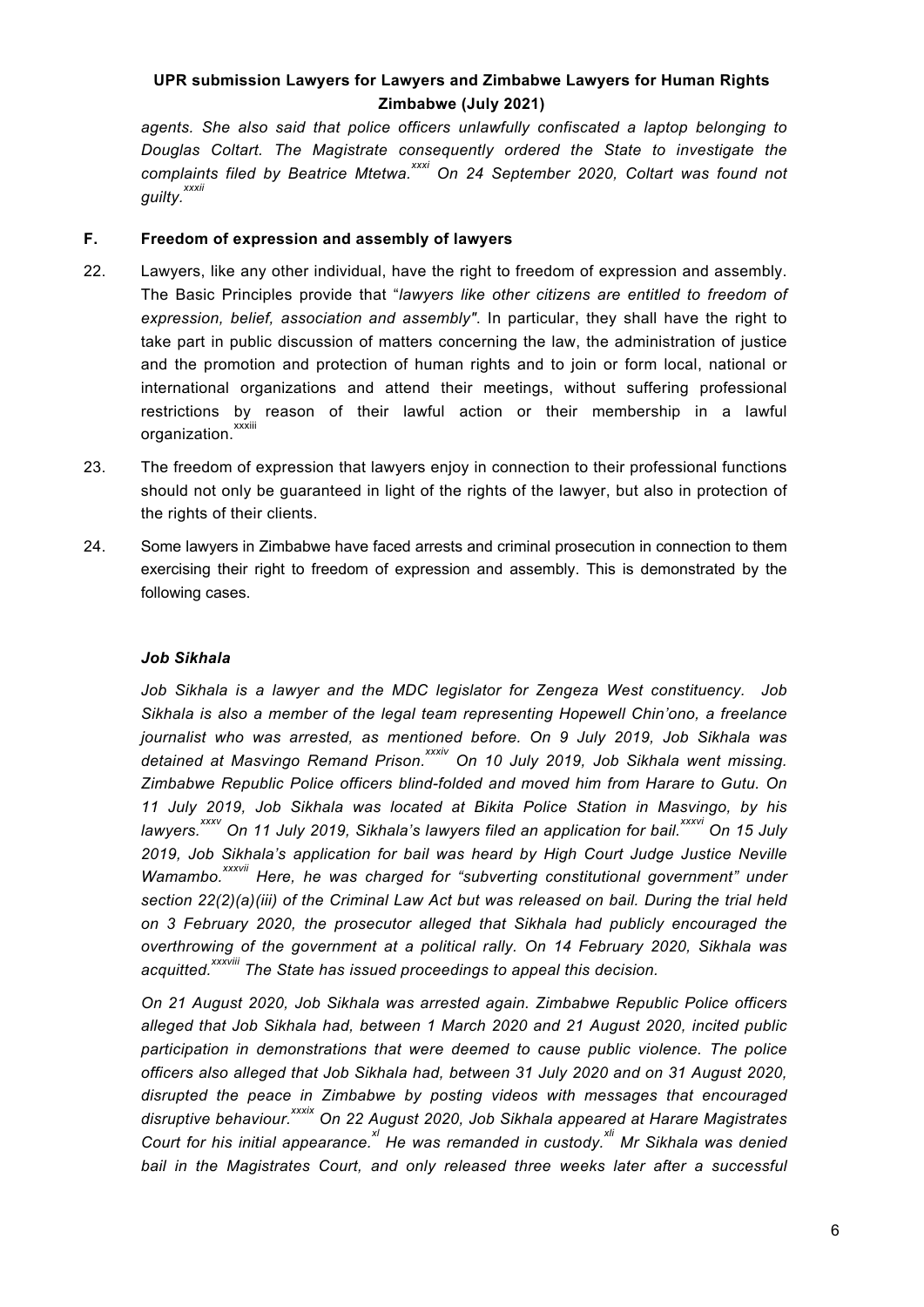*appeal to the High Court. The judge Justice Ndewere who granted his bail appeal has since been subjected to disciplinary proceedings and dismissed, which she alleges was <sup>a</sup> result of her failure to follow instructions.*

*On 9 January 2021, Job Sikhala was arrested again at Harare Magistrates Court while representing Hopewell Chin'ono in his remand proceedings for charges emanating from alleged social media posts criticising alleged police brutality resulting in the death of <sup>a</sup> baby. Sikhala was similarly charged for having allegedly posted on social media criticising the police for the alleged death of <sup>a</sup> baby. They were charged with publishing or communicating false statements prejudicial to the state, which offence was previously held to violate the constitutional right to freedom of expression by the Constitutional Court. He was denied bail in the Magistrates court on the basis that his previous arrests and the pending case against him meant he had <sup>a</sup> propensity to commit offences and <sup>a</sup> likelihood of absconding from trial, in spite of the fact that he has no previous convictions or prior violations of bail conditions. He was released after <sup>a</sup> successful appeal to the High Court on 1 February 2021, after 23 days in pre-trial detention in inhuman and degrading conditions in Chikurubi maximum security prison.*

### *Fadzayi Mahere*

*On 31 July 2020, lawyer and spokesperson for the MDC-Alliance Fadzayi Mahere was arrested with seven others after staging <sup>a</sup> socially distanced peaceful protest with placards calling on the State to improve healthcare services, to put <sup>a</sup> stop to corruption and to release journalist and HRD Hopewell Chino'no, among other demands. She was charged with participating in <sup>a</sup> public gathering with intent to promote public violence, and contravening the Covid-19 Regulations. She was detained overnight in police custody, then released. Her trial is ongoing.*

*On 10 January 2021, officers from the Central Intelligence Department of the Zimbabwe police service visited her home looking for her without <sup>a</sup> search or arrest warrant. On 11 January 2021, she presented herself at Harare Central Police Station where she was arrested and charged with publishing or communicating false statements prejudicial to the state for Twitter posts relating to the same alleged police assault of <sup>a</sup> baby for which Job Sikhala and journalist Hopewell Chin'ono had been arrested. She was placed on remand and detained in maximum security prison until she was released on bail on 18 January 2021.*

*During Mahere'<sup>s</sup> bail proceedings she complained that she was detained in inhuman and degrading conditions including: lack of toilet paper, raised toilet blocks which cannot be flushed in cells, puddle of urine in cells, stench of stale urine in cells, blankets infested with lice, lack of sanitary ware, and lack of observance of COVID-19 protocols, including: lack of temperature checks and sanitisation, lack of face masks, one of the police officers attending to her having <sup>a</sup> high fever, and being detained in an overcrowded cell with seven other people. Upon her release Ms Mahere tested positive for COVID-19. This was a direct result of the Police Service's and the Prisons and Correctional Services' failure to adhere to COVID-19 safety protocols, resulting in her exposure to infected persons in custody.*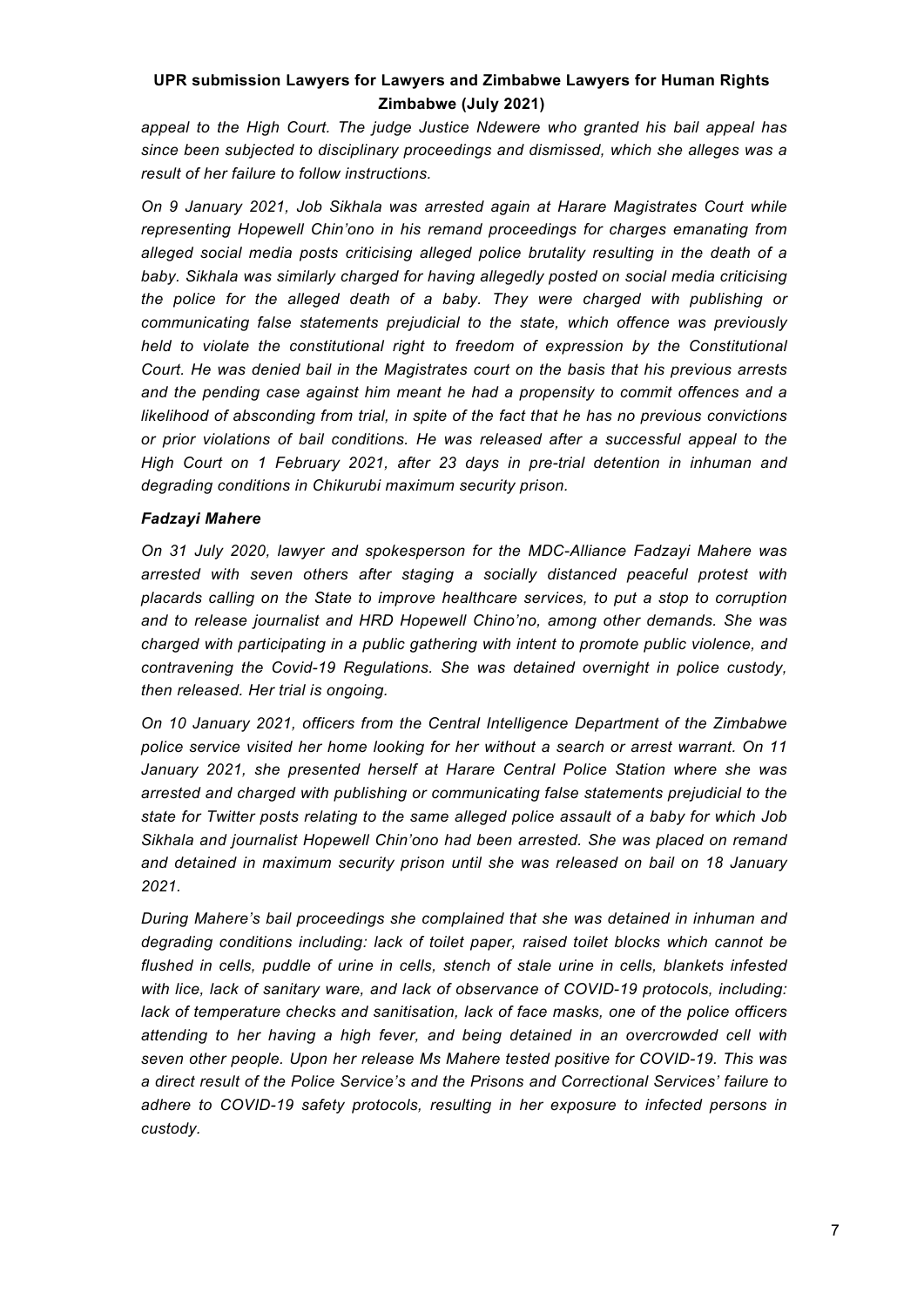#### **G. Concerns regarding Independence of the Judiciary**

- 25. Section 164 of the Constitution of Zimbabwe provides that the judiciary must be independent, and that the courts must apply the law and Constitution "impartially, expeditiously and without fear, favour or prejudice". The Basic Principles on the Independence of the Judiciary<sup>xiii</sup> also provide that the judiciary shall decide matters impartially, "without any restrictions, improper influences, inducements, pressures, threats or interferences", and that "it is the duty of all governmental and other institutions to respect and observe the independence of the judiciary". However, there are increasing challenges to the independence of the judiciary in Zimbabwe.
- 26. Parliament has pushed through constitutional amendments (No.1) and (No.2) removing the public consultation process in the appointment of judges and the Prosecutor General, and giving the President unfettered powers to extend the tenure of judges. Chief Justice Malaba'<sup>s</sup> tenure has already been extended, and judges have already been appointed without public consultation, in terms of these amendments. Following the successful High Court application (now under appeal) declaring Mr Malaba'<sup>s</sup> extension of tenure to be unconstitutional, the Minister of Justice, Legal and Parliamentary Affairs' statement on 15 May 2021 expressed anger at the judgment, and made disparaging and threatening statements not only against lawyers, but against the judges that had issued the judgment, creating an environment of fear.
- 27. Malicious criminal prosecutions of high-profile human rights defenders such as Hopewell Chin'ono and Job Sikhala are also being tried by an unlegislated special "Anti-Corruption" unit of the Criminal Magistrates Court, with the same prosecutors handling these matters and opposing bail, and the same magistrates systematically denying bail. In the High Court, judges are similarly seemingly receiving instructions in these matters. Justice Ndewere was recently dismissed after <sup>a</sup> disciplinary tribunal was established following her granting of bail on appeal to Job Sikhala.

#### **Recommendations to the Government of Zimbabwe**

- c **Take immediate measures to ensure that sufficient safeguards are in place, both in law and in practice, to guarantee the full independence and safety of lawyers and their effective protection against any form of retaliation in connection with their professional activity.**
- $\bullet$  **Immediately take effective measures necessary to ensure that crimes, harassment, infringements and other violations against lawyers are effectively investigated and publicly condemned at all levels, and that the perpetrators of such acts are prosecuted.**
- $\bullet$  **Refrain from any actions that may constitute harassment, persecution, or undue interference in the work of lawyers, including their criminal prosecution on improper grounds such as the expression of critical views or the nature of the cases that the lawyer is involved in.**
- $\bullet$  **Refrain from making public threats against non-governmental organizations and the legal profession, including threats that aim to discredit the work and integrity of the targeted lawyers, organizations or bodies.**
- $\bullet$  **Take immediate measures to guarantee the effective protection of the right of freedom of expression of lawyers as set out in principle 23 of the Basic Principles, in particular in their right to take part in public discussions on matters concerning the law, the administration of justice and the promotion and**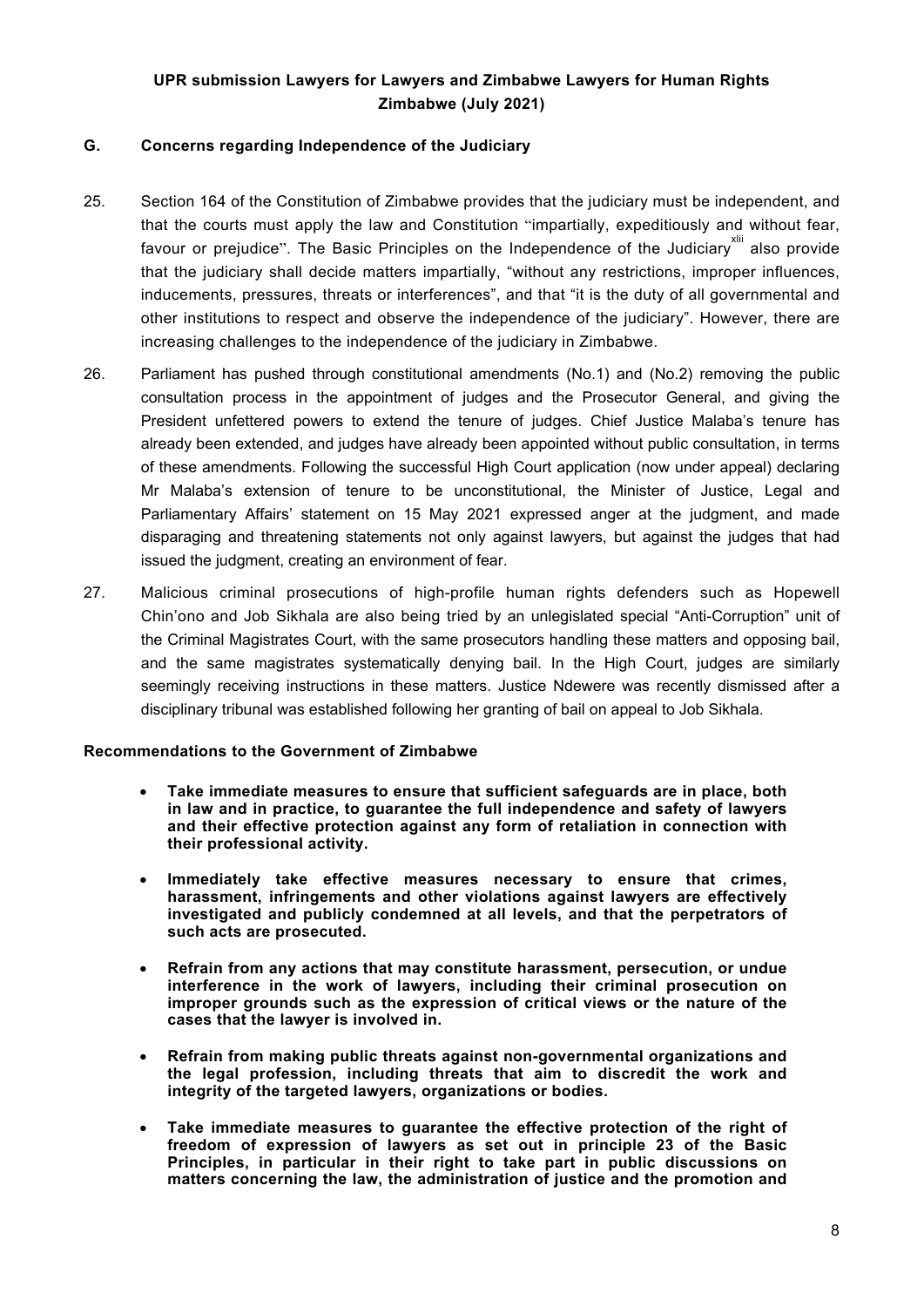**UPR submission Lawyers for Lawyers and Zimbabwe Lawyers for Human Rights**

#### **Zimbabwe (July 2021)**

**protection of human rights, without suffering professional restrictions by reason of their lawful action.**

- c **Refrain from amendments to the Constitution, Legal Practitioners Act, and any other legislation that would impact on the independence of the judiciary and the Law Society of Zimbabwe, and impact on lawyers' ability to represent all clients without fear or favour.**
- c **Desist from any interferences, directives, and public statements and threats that would undermine the independence of the judiciary in Zimbabwe.**
- c **Refrain from allocating so-called "political" cases involving human rights defenders to particular prosecutors, judicial officers and unlegislated special courts, and ensure all cases are determined impartially before independent courts.**

ii UN Human Rights Council, Independence and impartiality of the judiciary, jurors and assessors, and the independence of

lawyers, A/HRC/RES/35/12, 22 June 2017, [http://ap.ohchr.org/documents/dpage\\_e.aspx?si=A/HRC/35/L.20](http://ap.ohchr.org/documents/dpage_e.aspx?si=A/HRC/35/L.20).

iv Report of the Working Group on the Universal Periodic Review of Zimbabwe, Addendum, Views on conclusions and/or recommendations, voluntary commitments and replied presented by the State under review, A/HRC/34/8/Add.1.

vi Recommendation 131.97: Ensure that violence directed against political activists, regardless of political affiliation, and human rights defenders will not be tolerated and that perpetrators will be held accountable in accordance with the law (Sweden). UN Basic Principles on the Role of Lawyers, Basic Principle 17.

viii UN General Assembly, Independence of judges and lawyers, 22 August 2016, A/71/348, par. 73.

ix United Nations Human Rights Office of the High Commissioner, "Zimbabwe: UN expert calls for democratic shift after

groundbreaking visit", 27 September 2019 <https://www.ohchr.org/EN/NewsEvents/Pages/DisplayNews.aspx?NewsID=25071&LangID=E>,

x See also: Letter on the arrest and attack on lawyer Douglas Coltart, [https://lawyersforlawyers.org/letter-on-the-arrest-and-attack](https://lawyersforlawyers.org/letter-on-the-arrest-and-attack-on-lawyer-douglas-coltart/)[on-lawyer-douglas-coltart/](https://lawyersforlawyers.org/letter-on-the-arrest-and-attack-on-lawyer-douglas-coltart/), 11 March 2020.

<sup>xi</sup> Zimbabwe Lawyers for Human Rights, "Beatrice Mtetwa barred from representing client", <u>https://lawyersforlawyers.org/beatrice-</u> [mtetwa-barred-from-representing-client/](https://lawyersforlawyers.org/beatrice-mtetwa-barred-from-representing-client/), 21 August 2020.

xii Savanna News, Police camp outside Hopewell Chin'ono'<sup>s</sup> lawyer Beatrice Mtetwa'<sup>s</sup> office, [https://savannanews.com/police](https://savannanews.com/police-camp-outside-hopewell-chinonos-lawyer-beatrice-mtetwas-office/)[camp-outside-hopewell-chinonos-lawyer-beatrice-mtetwas-office/](https://savannanews.com/police-camp-outside-hopewell-chinonos-lawyer-beatrice-mtetwas-office/), 13 August 2020.

[https://news.pindula.co.zw/2020/08/22/zrp-briefly-arrests-job-sikhalas-lawyer-jeremiah-bamu-before-releasing-him-without](https://news.pindula.co.zw/2020/08/22/zrp-briefly-arrests-job-sikhalas-lawyer-jeremiah-bamu-before-releasing-him-without-charge/)[charge/](https://news.pindula.co.zw/2020/08/22/zrp-briefly-arrests-job-sikhalas-lawyer-jeremiah-bamu-before-releasing-him-without-charge/), 22 August 2020.

<https://www.newzimbabwe.com/govt-cracks-whip-on-ngos-demands-monthly-reports-on-activities/>, 30 June 2021.

i The UN Basic Principles on the Role of Lawyers provide <sup>a</sup> concise description of international norms relating to the key aspects of the right to independent counsel. The Basic Principles were unanimously adopted by the Eighth United Nations Congress on the Prevention of Crime and the Treatment of Offenders in Havana, Cuba on 7 September 1990. Subsequently, the UN General Assembly "welcomed" the Basic Principles in their 'Human rights in the administration of justice' resolution, which was adopted without <sup>a</sup> vote on 18 December 1990 in both the session of the Third Committee and the plenary session of the General Assembly.

iii Report of the Working Group on the Universal Periodic Review of Zimbabwe, A/HRC/WG.6/26L.5, 17 November 2016, p. 12 – 27.

<sup>v</sup> Recommendation 131.94: Take concrete steps to create and maintain <sup>a</sup> safe and enabling environment for human rights defenders (Norway).

xiii Zimbabwe Lawyers for Human Rights, "Scores Of People Arrested In Zim As Govt Mounts Unprecedented Clampdown On Dissent", <https://www.zlhr.org.zw/?p=2119>, 31 July 2020. This occurred at <sup>a</sup> checkpoint mounted near the ruling ZANU PF party headquarters. Shava and his clients were on their way from Harare Magistrates Court to Harare Central Police Station. His clients were to report to police as <sup>a</sup> part of their bail conditions. Shava and his arrested clients were represented by Harrison Nkomo of ZLHR.

xiv Pindula, "ZRP Briefly Arrests Job Sikhala'<sup>s</sup> Lawyer Jeremiah Bamu Before Releasing Him Without Charge",

xv Times Live, "Emmerson Mnangagwa issues threat to Zimbabwe's doctors and lawyers", <https://www.timeslive.co.za/news/africa/2019-02-17-emmerson-mnangagwa-issues-threat-to-zimbabwes-doctors-and-lawyers/>, 17 February 2019.

xvi ZLHR Statement in Response to Comments by Justice, Legal and Parliamentary Affairs Minister Hon. Ziyambi (May 16, 2021) <https://www.zlhr.org.zw/?p=2374>

<sup>&</sup>lt;sup>xvii</sup> Law Society of Zimbabwe Response to Attacks on its Disciplinary Processes and Regulatory Framework, Pindula, 19 June 2021 <https://news.pindula.co.zw/2021/06/19/law-society-of-zimbabwe-responds-to-mischievous-attacks-full-statement/>

<sup>&</sup>lt;sup>xviii</sup> Newsday, "ED threatens to de-register NGOs", <u><https://www.newsday.co.zw/2018/12/ed-threatens-to-de-register-ngos/></u>, 12 December 2018.

<sup>&</sup>lt;sup>xix</sup> Zambezi News 24, "Zimbabwe ruling party threatens to deal with 'hostile' NGOs", <u>https://zambezinews24.com/zimbabwe-ruling</u>[party-threatens-to-deal-with-hostile-ngos/?utm\\_source=rss&utm\\_medium=rss&utm\\_campaign=zimbabwe-ruling-party-threatens](https://zambezinews24.com/zimbabwe-ruling-party-threatens-to-deal-with-hostile-ngos/?utm_source=rss&utm_medium=rss&utm_campaign=zimbabwe-ruling-party-threatens-to-deal-with-hostile-ngos)[to-deal-with-hostile-ngos](https://zambezinews24.com/zimbabwe-ruling-party-threatens-to-deal-with-hostile-ngos/?utm_source=rss&utm_medium=rss&utm_campaign=zimbabwe-ruling-party-threatens-to-deal-with-hostile-ngos), June 26, 2021.

xx New Zimbabwe, "Govt Cracks Whip On NGOs, Demands Monthly Reports On Activities**",**